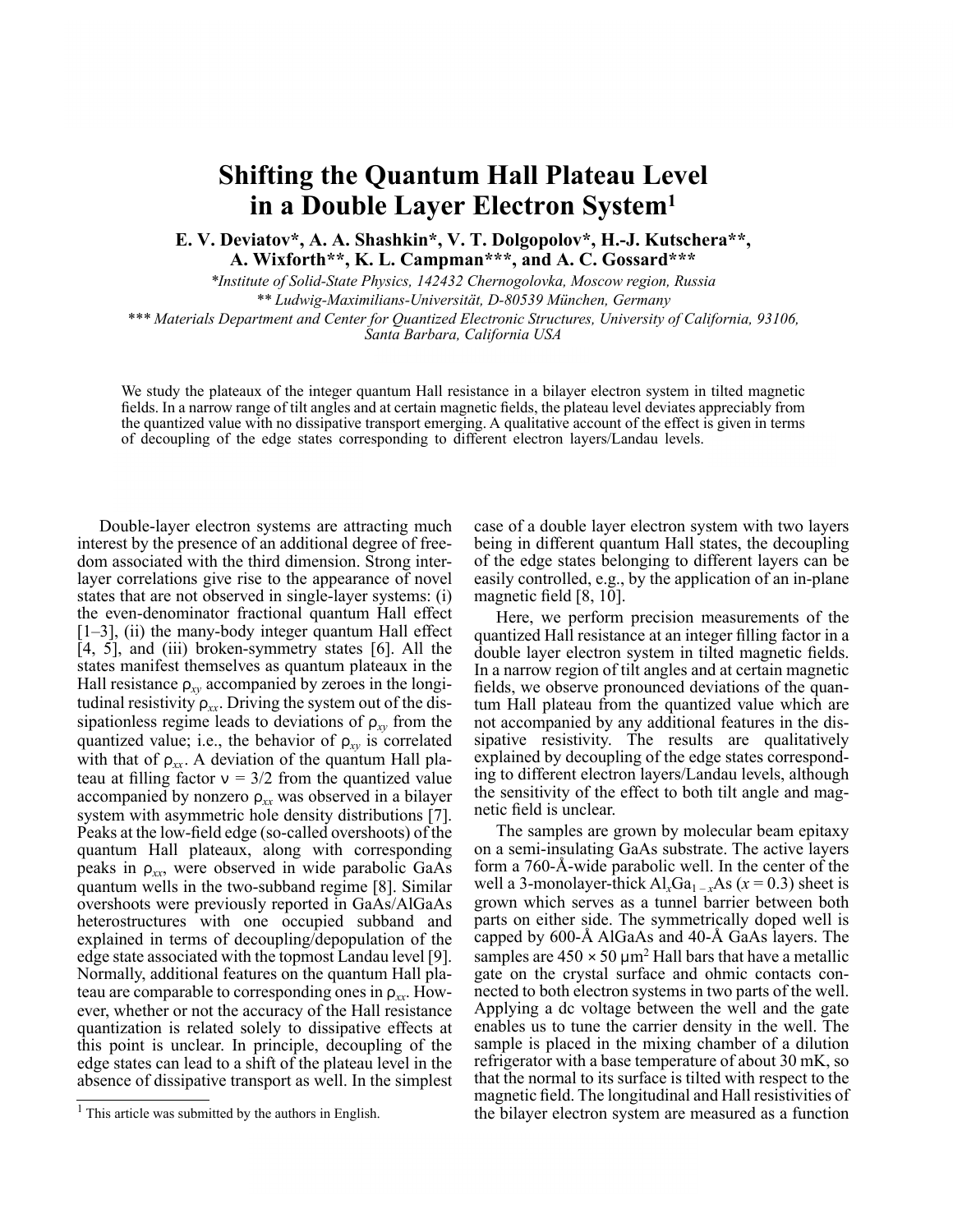of either magnetic field *B* or gate voltage  $V_g$  using a standard four-terminal lock-in technique at a frequency of 10 Hz. The excitation current is kept low enough to ensure that measurements are taken in the linear regime of response. The data are well reproducible in different coolings of the sample.

For additional magnetocapacitance measurements, a small ac voltage (2.4 mV) at frequencies in the range 3–600 Hz is applied between the well and the gate and both current components are measured. In the low frequency limit, the imaginary current component reflects the thermodynamic density of states in a double-layer electron system, whereas the active component of the current is inversely proportional to the dissipative conductivity (for details, see Ref. [11]).

The positions of the magnetocapacitance minima in the  $(B_{\perp}, V_g)$  plane for filling factor  $v = 2, 3$ , and 4 are shown in Fig. 1 by circles for different tilt angles Θ of the magnetic field. Another fan chart (not shown in the figure) is determined by magnetocapacitance minima corresponding to gaps in the spectrum of the front electron layer only; these two fan charts allow determination of the front layer depopulation voltage  $V_g$  = −200 mV (bilayer onset) and the voltage  $V_g = 100$  mV at which the quantum well becomes symmetric (balance point) [11, 12]. As seen from Fig. 1, discontinuities on the fan chart lines for  $v = 2$  and  $v = 3$  emerge with increasing tilt angle. This behavior is identical with that reported earlier on similar samples with the same quantum well design and interpreted for  $v = 2$  in terms of the formation of the canted antiferromagnetic phase [13].

In Fig. 2(a), we show the Hall resistance  $\rho_{xy}$  as a function of the magnetic field around filling factor  $v =$ 3 for gate voltages between –170 and –120 mV at a tilt angle  $\Theta = 53^{\circ}$ . There exists a pronounced peak on the quantum Hall plateau although the longitudinal resistivity  $\rho_{xx}$  zeroes nicely. (We have checked, with the help of the magnetocapacitance measurements, that the dissipative conductivity shows no additional features either.) This peak on the plateau is not sensitive to a variation of  $\bar{V}_g$  so that at a fixed magnetic field within the peak, the dependence of  $\rho_{xy}$  on gate voltage has a plateau at a level above the quantized value; see Fig. 2b. Such a behavior of the  $v = 3$  quantum Hall plateau is observed in a narrow range of tilt angles: it is present for  $\Theta = 50^{\circ}$  and  $\Theta = 53^{\circ}$ , while at  $\Theta = 45^{\circ}$  and  $\Theta =$ 66.5°, the  $v = 3$  quantum Hall plateau is found to be featureless.

Similar shifts of the quantum Hall plateau level accompanied by good zeroes in ρ*xx* are also observed at filling factor  $v = 2$  for  $\Theta = 45^\circ$ , see Fig. 3a. In addition, near the splitting of the  $v = 2$  fan chart line that arises with increasing  $\Theta$  (Fig. 1), an additional peak appears in both  $\rho_{xx}$  and  $\rho_{xy}$  on the shifted plateau; see Fig. 3b.

In this case, the appearance of dissipative transport is naturally reflected by ρ*xy* behavior.



**Fig. 1.** Positions of the magnetocapacitance minima (circles) in the  $(B_{\perp}, V_g)$  plane for  $v = 2, 3$ , and 4 at tilt angles (a)  $45^\circ$ , (b)  $50^\circ$ , (c)  $53^\circ$ , and (d)  $66.5^\circ$ . The dashed lines correspond to the indicated values of filling factor  $v_b$  in the back electron layer. In the shaded areas, the deviation of ρ*xy* from the quantized value does not exceed 0.05%



**Fig. 2.** Traces of  $\rho_{xy}$  for  $v = 3$  at  $\Theta = 53^\circ$  as a function of  $B_\perp$ at gate voltages  $-170$ ,  $-160$ ,  $-150$ ,  $-140$ ,  $-130$ , and  $-120$  mV (a) and as a function of  $V_g$  at perpendicular components of the magnetic field 3.45, 3.55, 3.60, 3.65, 3.70, 3.75, and 3.85 T (b). Also shown in case (a) is the dependence of  $\rho_{xx}$ on  $B_\perp$  at  $V_g = -150$  mV